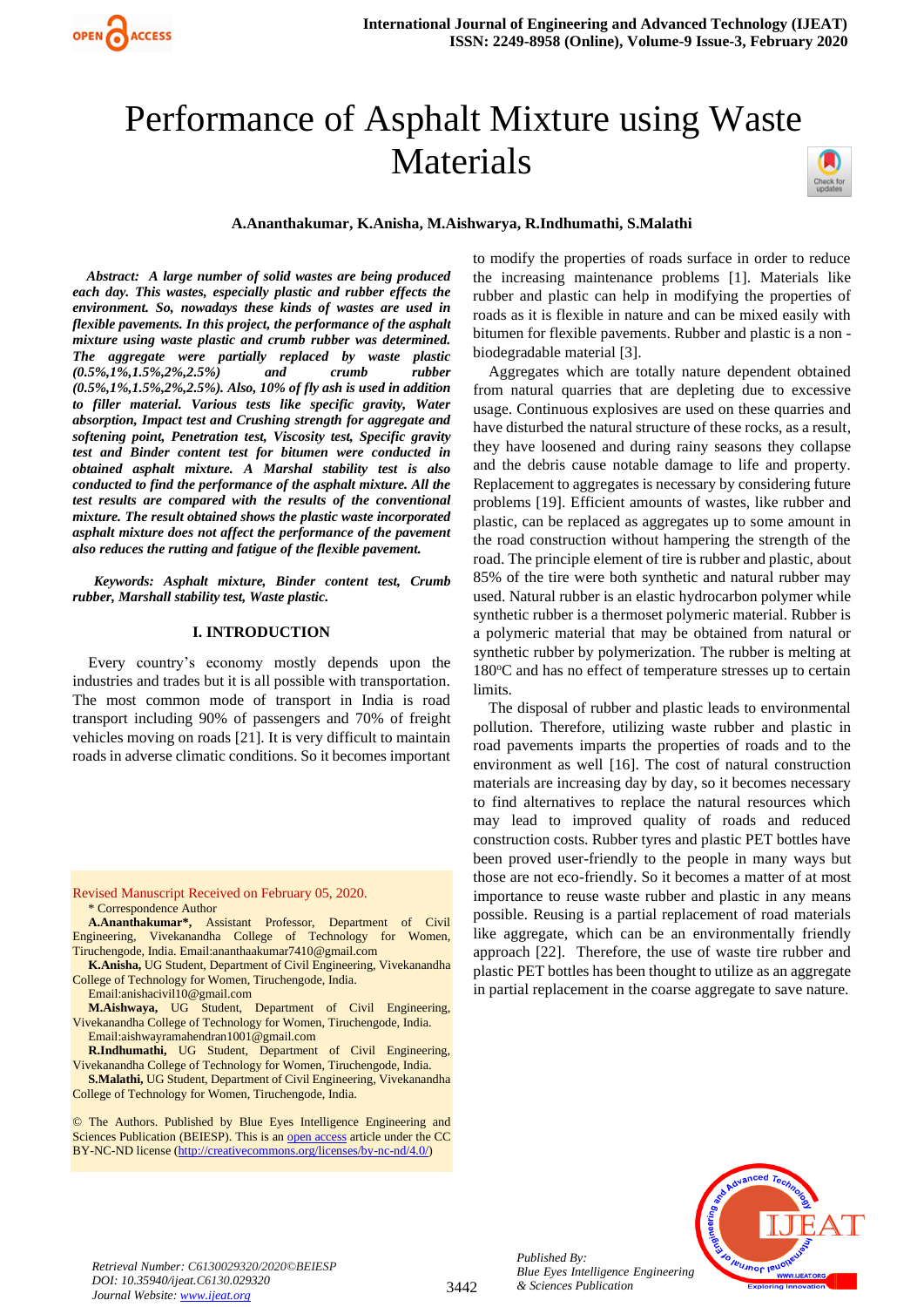# **II. ORGANIZATION OF THE PROJECT**



# **III. PROJECT SIGNIFICANCE**

The use of waste plastic and crumb rubber in road construction is not new. The replacement of aggregate technology is not only strengthened the road construction but also increase road life. The effect of replacement of waste plastic and crumb rubber is reducing the rupture and fatigue of the flexible pavement [7]. By using plastic and crumb rubber in flexible pavement design, the problem of waste plastic and crumb rubber disposal gets solved as well as the performance of roads gets improved.

# **IV. MATERIALS REQUIRED**

### **A. Aggregate**

The aggregates are bound together either by bituminous materials or by cement. In a few cases, when fly ash is mixed with waste it forms slurry which acts as a binding medium. Stone aggregate used for road work should be hard, tough, durable and hydrophobic for the bituminous surface. Gravel should be well-graded (12mm) and should have a fitness modulus not less than 10mm.



**Figure 1.Coarse aggregate**

# **B. Bitumen**

Bituminous materials or asphalts are lengthily used for roadway construction, primarily, because of their excellent binding characteristics and waterproofing properties and relatively low cost. Bituminous materials consist of bitumen which is a black or dark-colored solid or viscous cementations substances consists chiefly high molecular weight hydrocarbons derived from the distillation of petroleum or natural asphalt, has adhesive properties, and it is soluble in carbon disulphide.



**Figure 2. Bitumen**

## **C. Waste plastic**

In this project, a waste plastic bottle (PET) was used as a modifier additive in hot mix asphalt. To this end, PET bottles were cut into small pieces and crushed by a special crusher. Finally, crushed particles were sieved to obtain the needed gradation. The related components of studied PET were terephthalic and ethylene glycol monomers.



**Figure 3, Plastic scrap**

#### **D. Crumb rubber**

Used waste tubes are collected on a large scale and subjected to shredding and chipping process. These are applied using an automatic machine that can cut up the tube into tiny particles of various sizes.



**Figure 4, Crumb rubber**

#### **E. Filler material**

Fly ash was produced from cement industries in all states of India. Fly ash used in this study can be classified as class F. The particle size ranging between 0.075mm and 30mm whereas fly ash consisted mainly of fine particles less than 300m. Fly ash content 10% are added by the weight of aggregate. The specific gravity of fly ash is 2.225.

# **V. TESTING OF MATERIALS**

# **A. Specific gravity test on aggregate**

*Blue Eyes Intelligence Engineering* 

*Published By:*

*& Sciences Publication* 

Specific Gravity is the ratio of the weight of a given volume of aggregate to the weight of an equal volume of water. Water, at a temperature of  $73.4\text{°F}$  (23 $\text{°C}$ ), has a specific gravity of 1 Specific Gravity is important for several reasons. Some deleterious particles are lighter than the good aggregates.



*Retrieval Number: C6130029320/2020©BEIESP DOI: 10.35940/ijeat.C6130.029320 Journal Website[: www.ijeat.org](http://www.ijeat.org/)*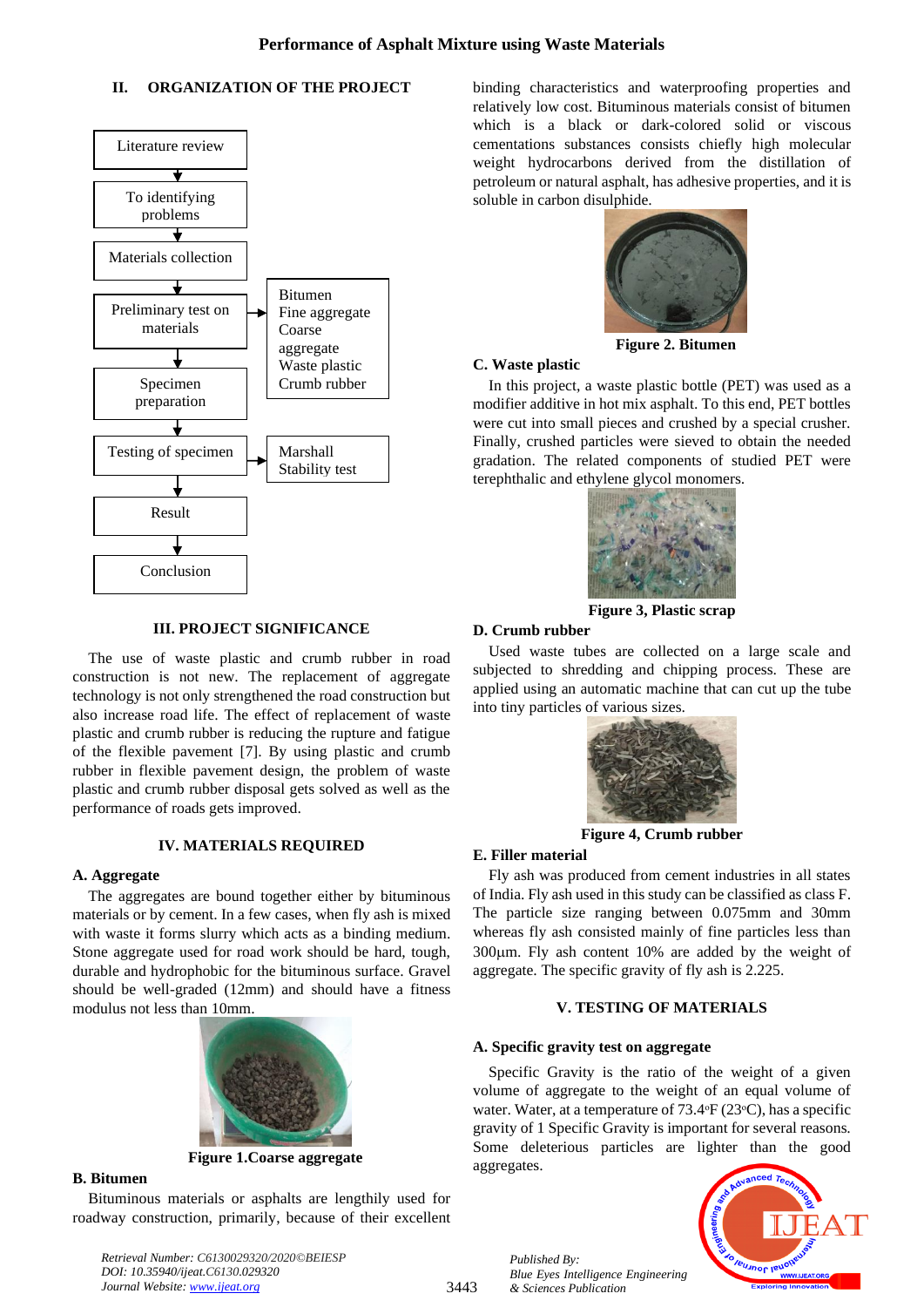



**Graph 1, Specific Gravity test on aggregate**

# **B. Water absorption test on aggregate**

A specific gravity test of aggregate is done to measure the strength or quality of the material while the water absorption test determines the water holding capacity of the coarse aggregate. The main objective of this test is to measure the strength or quality of the material.



**Graph 2, water absorption test on aggregate**

#### **C. Impact test on aggregate**

The property of a material to resist the impact is known as the toughness of coarse aggregate. This characteristic is measured by the impact value test. The aggregate impact value measures the resistance of sudden impact or shock, which may differ from its resistance to gradually applied compressive load.



**Graph 3, Impact test on aggregate D. Crushing strength test on aggregate**

The strength of coarse aggregate is assessed by aggregate crushing test. The aggregate crushing value provides a relative measure of resistance to crushing under a gradually applied compressive load. To achieve a high quality of pavement, aggregate possessing low aggregate crushing value should be preferred.



**Graph 4, Crushing strength test on aggregate**

#### **E. Specific gravity test on bitumen**

This test is done to determine the specific gravity of semi-solid bitumen road tar. The principles are that it is the ratio of the mass of a given volume of bitumen to the mass of an equal volume of water, both are at a recorded at a specified temperature.



**Graph 5, Specific gravity test on Bitumen**

#### **F. Softening point test on bitumen**

Temperature is noted when the softened bitumen touches the metal plate which is at a specific distance below. Generally, a higher softening point indicates lower temperature susceptibility and it is preferred in hot climates.



**Graph 6, Softening point test on bitumen**

#### **G. Ductility test on bitumen**

Ductility of a bitumen material is measured by the distance in millimeters to which it will elongate before breaking when two ends of standard briquette specimen of material are pulled apart at a specified speed and specified temperature.



*Published By: Blue Eyes Intelligence Engineering & Sciences Publication*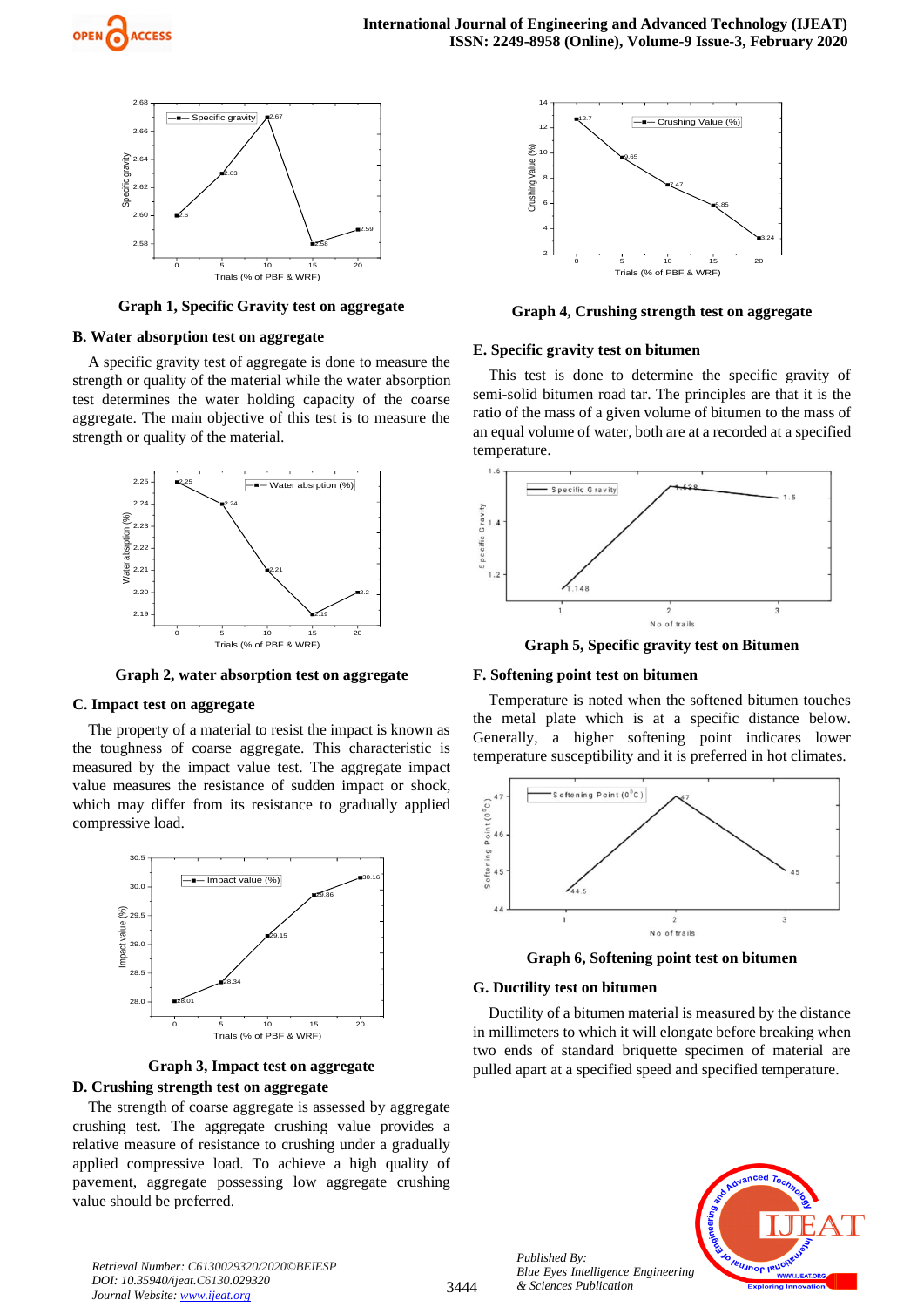

**Graph 7, Ductility test on bitumen**

#### **H. Viscosity test on bitumen**

Saybolt Furol viscosity test is used to determine the viscosity of liquid bitumen. In this test, time in seconds is noted for 60 ml of the liquid bitumen at a specified temperature to flow through an office of a specific size. The higher viscosity of the bitumen requires more time for quality to flow out.



**Graph 8 , Viscosity test on bitumen**

#### **I. Penetration test on bitumen**

The penetration test of bitumen is a test where a standard penetration needle [Carrying 100 gm superimposed load] is allowed to penetrate a standard bitumen sample for standard time period [5 seconds], at standard test temperature  $[25^{\circ}C]$ and the value of penetration is expressed as  $1/10<sup>th</sup>$  of mm.



**Graph 9, Penetration test on bitumen**

#### **J. Binder content test on bitumen**

The determination of the binder content of the bituminous mixture is one of the major properties that affect pavement performance. The binder content affects the pavement's tendency to permanent deformation, fatigue cracking, and moisture damage. The binder content can be determined by the ignition method and hot/cold extraction.



**Graph 10, Binder content test on bitumen**

**K. Material test results and analysis**





**Graph 11,12, Result Analysis of Aggregate and Bitumen.**

# **VI. MARSHALL STABILITY TEST ON SAMPLES**

The bituminous concrete mix is commonly designed by the Marshall Stability method. This test is extensively used in routine test programmers for paving jobs. The stability of the mix is defined as the maximum load carried by a compacted specimen at a standard test temperature of  $60^{\circ}$ C. The flow is measured as the deformation in units of 0.25mm between no-load and maximum load carried by the specimen during the stability test (flow value of 0.1mm).This test attempts to get the optimum binder content for the aggregate mix type and traffic intensity. This is the test that helps us to draw Marshall Stability vs. bitumen content and Marshall Stability vs. bitumen content.



*Published By:*

*& Sciences Publication* 

*Blue Eyes Intelligence Engineering*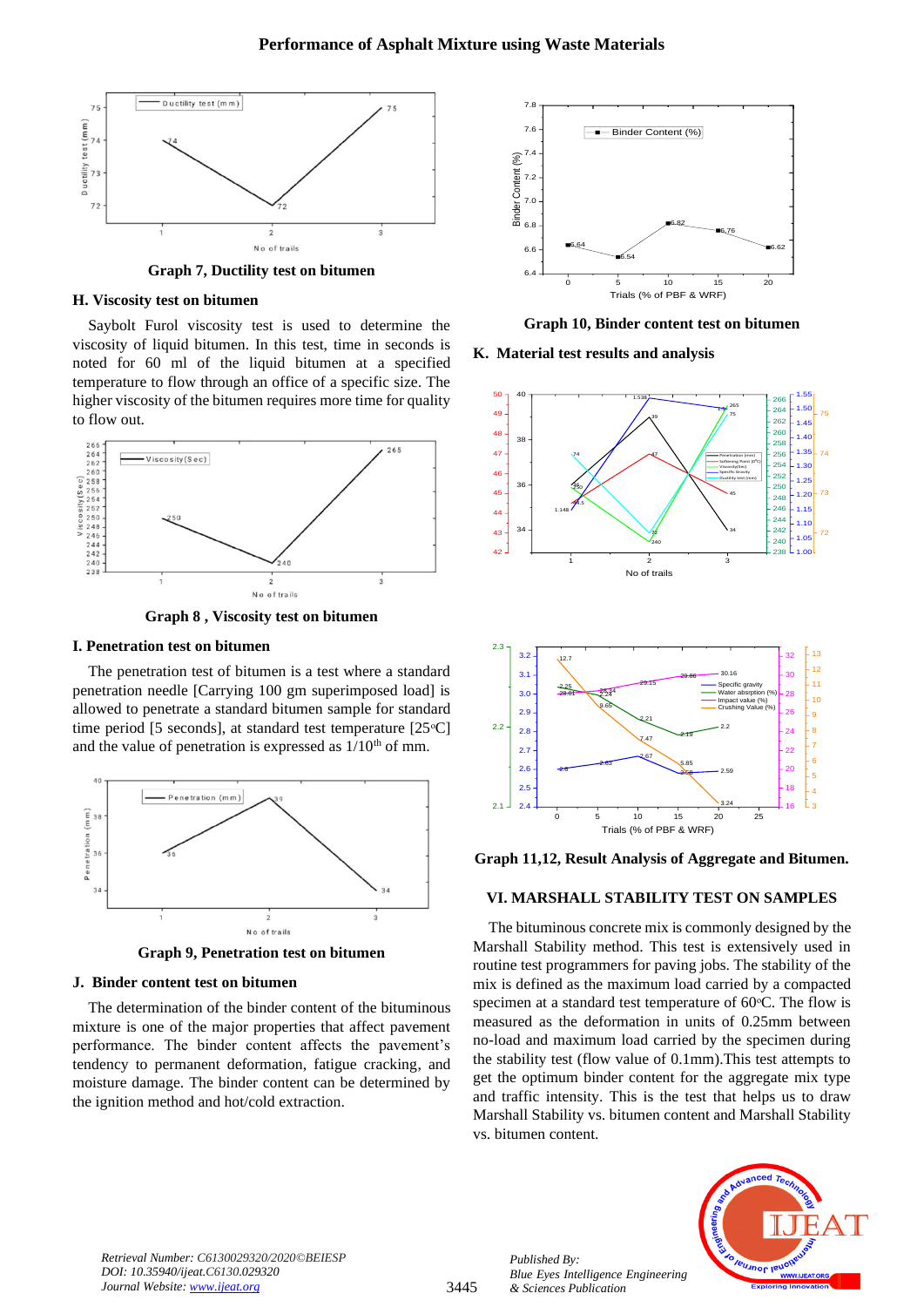



**Figure 5, Marshall Stability test on samples Table I. Marshall Stability test Values**

| <b>Particu</b><br>lars    | Sa<br>mp                | Sam<br>ple-      | <b>Samp</b><br>$le-3$ | Sample-<br>4 | <b>Sample</b><br>-5 | <b>Samp</b><br>le-6 |
|---------------------------|-------------------------|------------------|-----------------------|--------------|---------------------|---------------------|
|                           | $le-1$                  | $\boldsymbol{2}$ |                       |              |                     |                     |
| Percent                   | $\overline{0}$          | 0.5              | $\mathbf{1}$          | 1.5          | $\overline{c}$      | 2.5                 |
| age of                    |                         |                  |                       |              |                     |                     |
| waste                     |                         |                  |                       |              |                     |                     |
| materia                   |                         |                  |                       |              |                     |                     |
| ls(%)                     |                         |                  |                       |              |                     |                     |
| Weight                    | 130                     | 1243             | 1228                  | 1189         | 1145                | 1180                |
| of                        | 9                       |                  |                       |              |                     |                     |
| specim                    |                         |                  |                       |              |                     |                     |
| en in<br>air(g)           |                         |                  |                       |              |                     |                     |
| Weight                    | 105                     | 995              | 978                   | 954          | 897                 | 871                 |
| of                        | 5                       |                  |                       |              |                     |                     |
| specim                    |                         |                  |                       |              |                     |                     |
| en in                     |                         |                  |                       |              |                     |                     |
| water                     |                         |                  |                       |              |                     |                     |
| (g)                       |                         |                  |                       |              |                     |                     |
| Weight                    | 133                     | 1278             | 1257                  | 1215         | 1196                | 1153                |
| of                        | $\overline{\mathbf{4}}$ |                  |                       |              |                     |                     |
| saturat                   |                         |                  |                       |              |                     |                     |
| ed                        |                         |                  |                       |              |                     |                     |
| surface                   |                         |                  |                       |              |                     |                     |
| dry                       |                         |                  |                       |              |                     |                     |
| core (g)                  |                         |                  |                       |              |                     |                     |
| <b>Volume</b>             | 279                     | 283              | 279                   | 261          | 299                 | 282                 |
| of core                   |                         |                  |                       |              |                     |                     |
| (cc)                      |                         |                  |                       |              |                     |                     |
| <b>Density</b><br>of core | 4.6<br>9                | 4.39             | 4.4                   | 4.56         | 3.83                | 3.93                |
| (g/cc)                    |                         |                  |                       |              |                     |                     |
| Marsha                    | 24                      | 26               | 29                    | 19           | 10                  | 9                   |
| H                         |                         |                  |                       |              |                     |                     |
| <b>Stabilit</b>           |                         |                  |                       |              |                     |                     |
| $y$ (kN)                  |                         |                  |                       |              |                     |                     |
| Flow                      | 2.0                     | 2.01             | 1.995                 | 2.08         | 1.79                | 1.705               |
| value                     | 48                      | 5                |                       |              |                     |                     |
| (mm)                      |                         |                  |                       |              |                     |                     |
| Marsha                    | 11.                     | 12.9             | 14.54                 | 9.13         | 5.58                | 5.27                |
| Ħ                         | 72                      | 1                |                       |              |                     |                     |
| Quotie                    |                         |                  |                       |              |                     |                     |
| nt                        |                         |                  |                       |              |                     |                     |
| <b>Bitume</b>             | 5                       | 5.23             | 5.5                   | 4.83         | 4.18                | 4.03                |
| $\mathbf n$               |                         |                  |                       |              |                     |                     |
| content                   |                         |                  |                       |              |                     |                     |
| (%)                       |                         |                  |                       |              |                     |                     |



**Graph 13, Marshall Stability test value of Specimens**

From this project, It states that with the use of waste plastic, crumb rubber and filler materials becomes better than the ordinary bitumen mixture. Moreover, the plastic and rubber bitumen is more resistant to the rupture and fatigue of the flexible pavement.

# **VII. CONCLUSION**

Based on the above project result, the following conclusions are drawn:

- 1. 1% of plastic and crumb rubber replacement in aggregate gives a better result for flexible pavement construction.
- 2. Plastic and crumb rubber as a 1% replacement in aggregate can be used as an optimum percentage value for the bituminous mixture.
- 3. Plastic and crumb rubber can be utilized as a fractional blending material in the design of flexible pavement.
- 4. 1% replacement of aggregate sample specimen gives a high stability value than the conventional specimen.
- 5. 1.5% replacement of aggregate sample specimen gives a high flow value than the specimen.

This project gives a satisfactory conclusion by replacing aggregate. Waste plastic and crumb rubber give the more Marshall Stability value and flow value than the conventional. This project also reduces the bitumen content for asphalt mixture. This project is reducing the aggregate content for the flexible pavement construction and in reducing the environmental impacts of waste disposal.

# **REFERENCES**

- 1. Sowmya N J, Athira R Prasad (2015),"Bitumen Modification with Waste Plastic and Crumb Rubber", International Journal of Engineering Research and Technology , ISSN:2278-0181 , Vol.4, Issue 05.
- 2. Abdul Manan, Sandeep Singal, Manish Kaushal(2018),"A Study on Comparison of Plastic Bitumen and Crumb Rubber Bitumen", International Journal for Research in Applied Science and Engineering Technology ,Vol.6 , Issue 10.
- 3. Bhadane Rupesh Umrao (2019),"Use of waste plastic and



*Retrieval Number: C6130029320/2020©BEIESP DOI: 10.35940/ijeat.C6130.029320 Journal Website[: www.ijeat.org](http://www.ijeat.org/)*

3446

*Published By: Blue Eyes Intelligence Engineering & Sciences Publication*